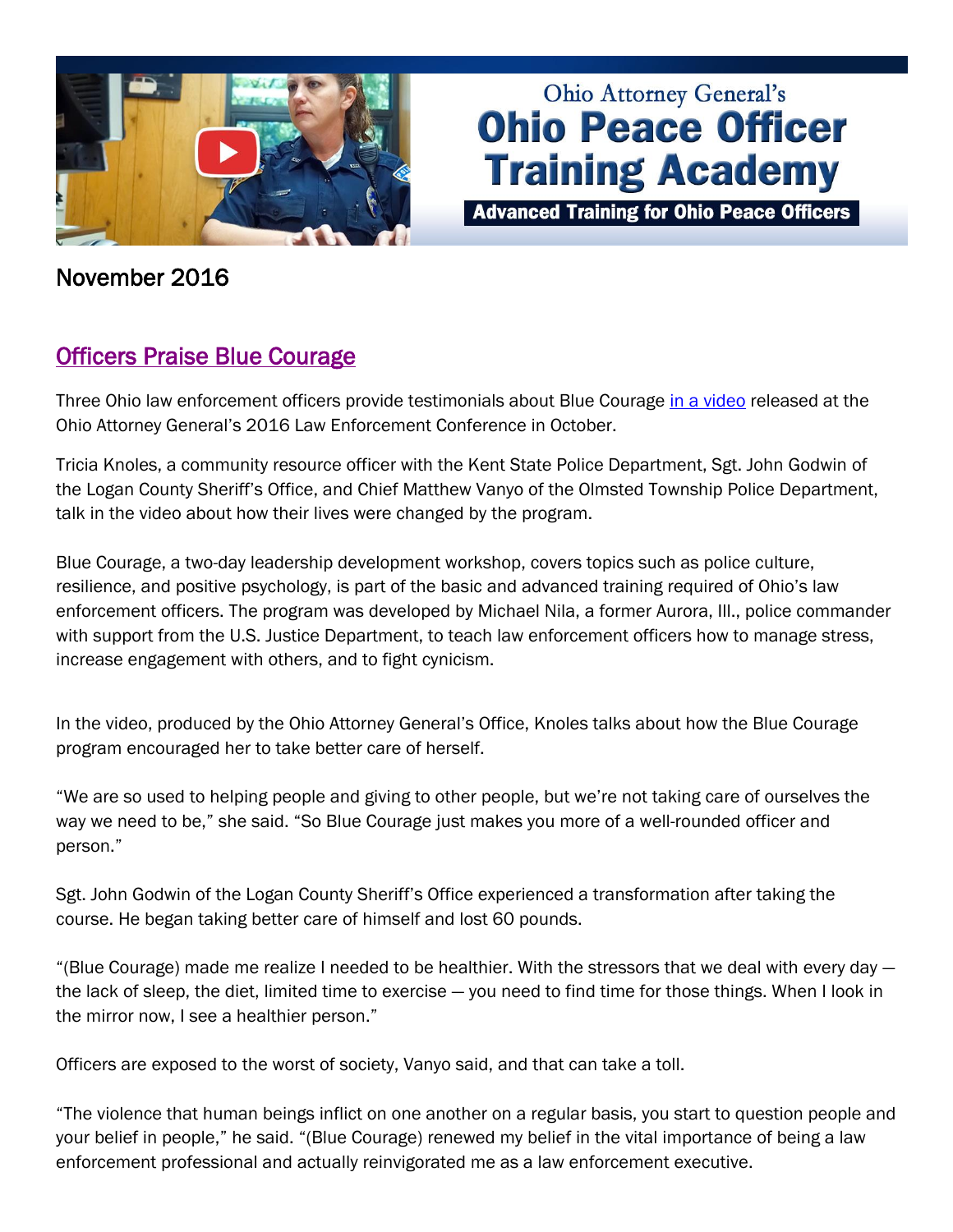"Every police officer, no matter what year of tenure they're in, they will come away with something from the Blue Courage program, that, I believe, they will carry with them for the rest of their careers and the rest of their lives."

Dec. 19-20, 2016 OPOTA Richfield Campus 4055 Highlander Parkway, Suite B Richfield, Ohio Cost: \$175

Feb. 14-15, 2017 OPOTA Richfield Campus 4055 Highlander Parkway, Suite B Richfield, Ohio Cost: \$270

May 16-17, 2017 OPOTA Main Campus 1650 St. Rt. 56 SW London, Ohio Cost: \$300

Aug. 8-9, 2017 OPOTA Richfield Campus 4055 Highlander Parkway, Suite B Richfield, Ohio Cost: \$270

Oct. 3-4, 2017 OPOTA Main Campus 1650 St. Rt. 56 SW London, Ohio Cost: \$300

#### [Training Offers Insight About Trauma Survivors](http://www.ohioattorneygeneral.gov/Law-Enforcement/Ohio-Peace-Officer-Training-Academy/Course-Catalog/Course-Search?searchtext=trauma&searchmode=anyword)

Trauma is an emotional response to a terrible event. A continued exposure to trauma can result in a complex array of social, emotional, and behavioral challenges. By learning about the latest trauma research and related practices, individuals can help trauma survivors experience healing, resiliency, and hope.

The Ohio Peace Officer Training Academy and Finding Hope Consulting will be hosting back-to-back training sessions focusing on trauma, brain science, and how to handle trauma-related situations. The first course, Trauma Responsive Foundational Training, will be offered at Mount Carmel West Hospital.

The training coordinates trauma-informed care into a framework that can be used by anyone working with victims. It covers the three stages of positive trauma resolution (re-experience, release, and reorganize) and the five resilience factors found in people who move beyond their traumatic experiences. It also looks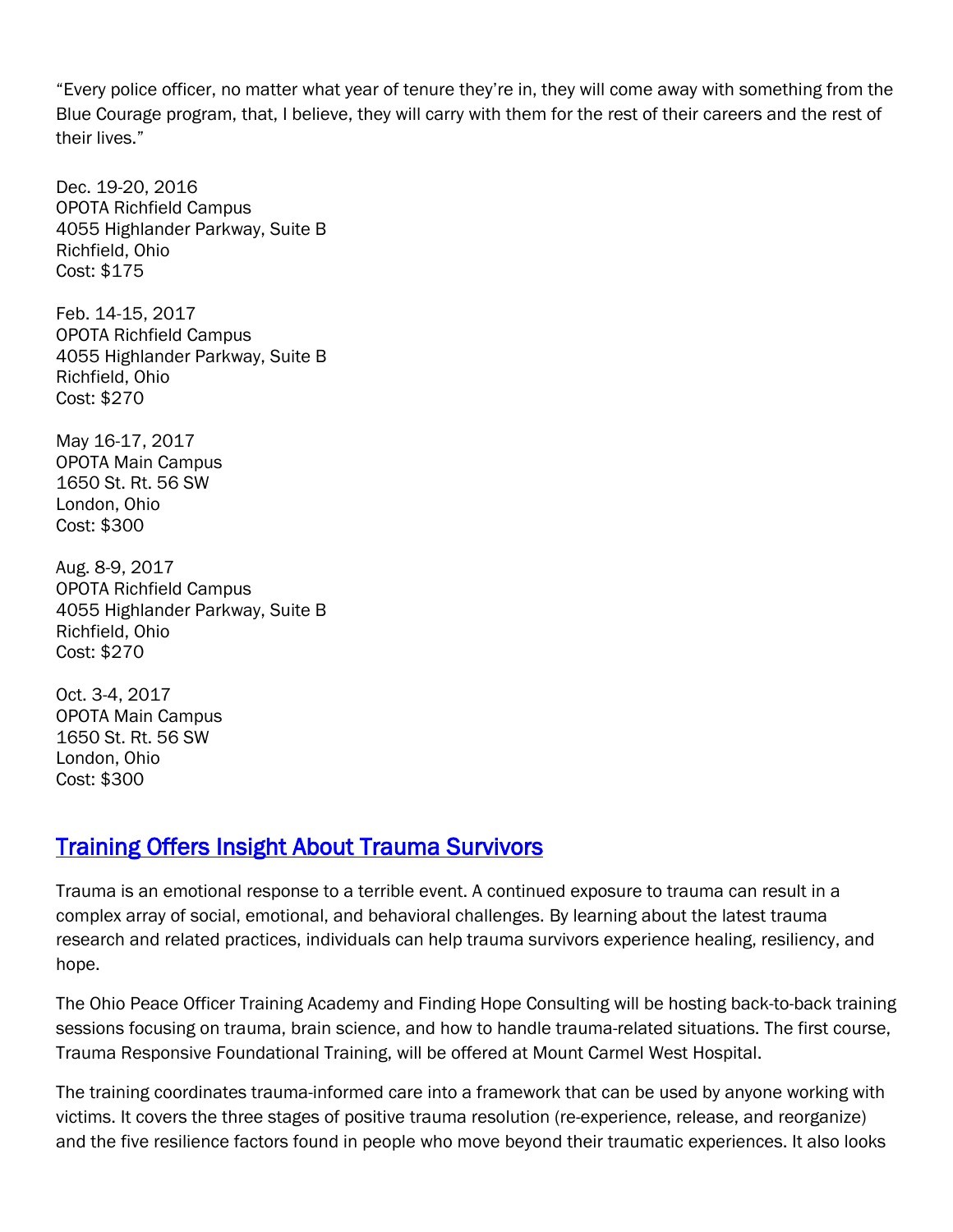at the effect of trauma on brain chemistry, development, and relationships. Because trauma is processed and stored in nonverbal parts of the brain, expressive, relational and cognitive behavioral interventions are identified to benefit clients of all ages and ability levels.

The second course, Trauma: Theory to Practice, will focus on practical advice on how to handle situations.

The two courses can be viewed as a "101" class for trauma in anticipation of the 2017 Continuing Professional Training (CPT) course Trauma Informed Policing, and officers can receive six hours of CPT training for 2016 (two hours of general and four hours of community relations).

Dec. 1, 2016 | 9 a.m. - 4:30 p.m. Mount Carmel West Hospital 793 W. State St. Columbus, Ohio Cost: Free

Dec. 2, 2016 | 9 a.m. - 4:30 p.m. Columbus Police Academy 1000 N. Hague Avenue Columbus, Ohio Cost: Free

#### [Advisory Group Issues Pursuit Recommendations](http://www.ohioattorneygeneral.gov/Law-Enforcement/Services-for-Law-Enforcement/Advisory-Group-on-Law-Enforcement-Vehicular-Pursui)

The Ohio Attorney General's Advisory Group on Law Enforcement Vehicular Pursuits issued its recommendations in a 16-page report released on Nov. 3.

The report includes points to consider when initiating, continuing, and discontinuing vehicle pursuits to best ensure the safety of law enforcement and the public.

Since 2003, law enforcement agencies have been required to have a pursuit policy, but the policy details are left up to the individual departments.

Ohio Attorney General Mike DeWine appointed the 13-member group — which included representatives from law enforcement, local government, and the public — to examine various law enforcement pursuit policies and to identify best practices to be used by agencies throughout Ohio.

At the end of the report, the group recommended that some portion of future Continuing Professional Training (CPT) for peace officers and troopers be devoted to vehicle pursuit best practices and safe driving techniques.

In addition, group members recommended that a state database be created to collect voluntary submissions of vehicle pursuit information, which could be analyzed to further develop related best practices.